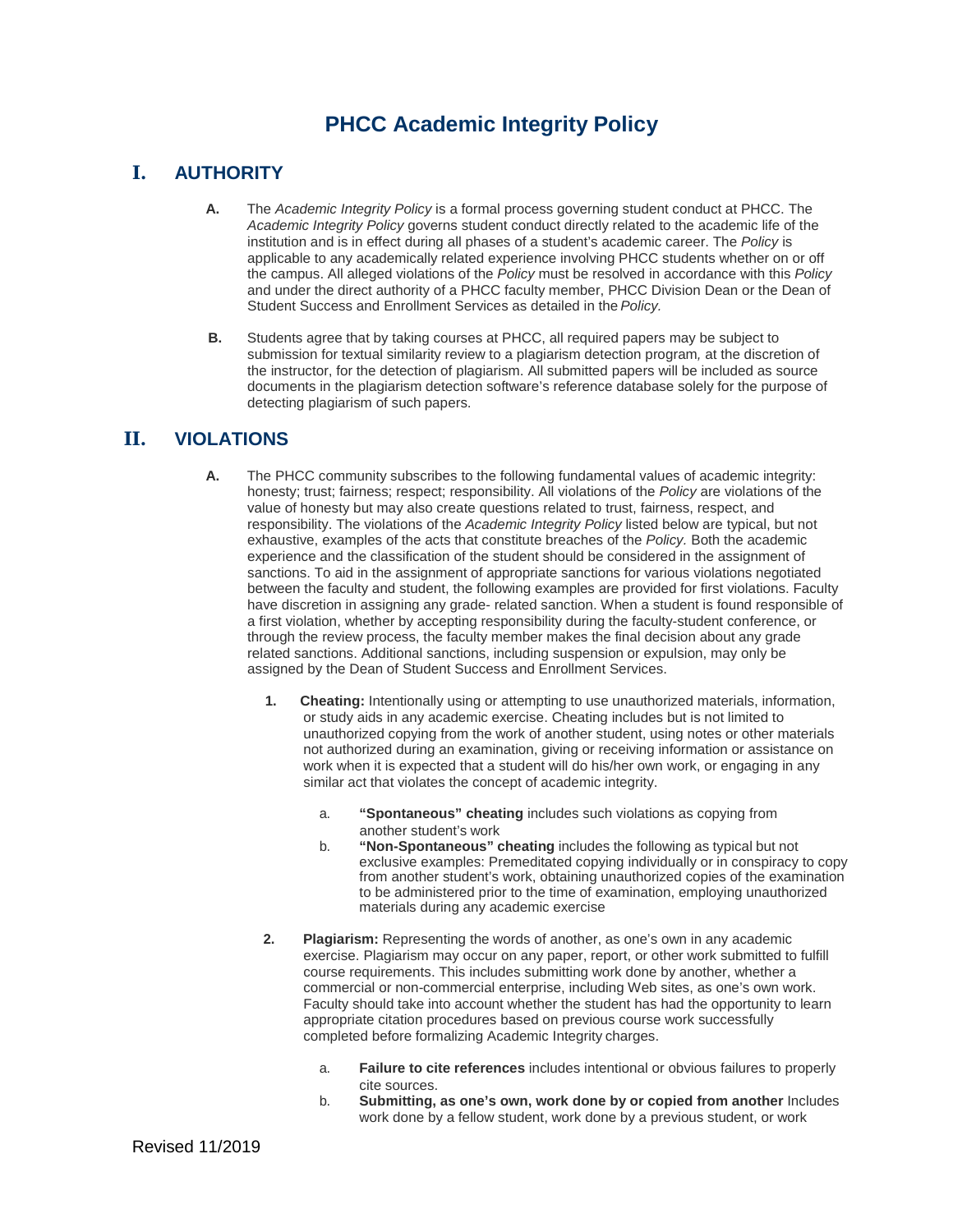done by anyone other than the student responsible for theassignment.

- **3. Falsification:** Intentional and unauthorized falsification or invention of any information or citation in an academic exercise. Falsification includes knowingly reporting data, research or reports so that either the process or the product is shown to be different from what actually occurred; falsely reporting having met responsibilities of attendance or participation in class, practicum, internship, or other types of field work experience; or submission of falsified excuses for attendance or participation in such experiences. Falsification also includes submitting work to meet the requirements of one course when it was done, in whole or in part, to meet the requirements of another course. Exceptions to this provision must be given prior approval by the instructor to whom the work is to be submitted.
	- **4. Facilitating academic dishonesty:** Intentionally or knowingly helping or attempting to help another to commit an act of academic dishonesty. Facilitating academic dishonesty includes acts that may not directly benefit the accused but assist another student in violations of the *Policy.*
- **B.** Both the academic experience and the classification of the student should be considered in the assignment of sanctions. When determining sanctions, faculty may use the procedures that are outlined below. Faculty members may only mandate grade related sanctions. All violations must be reported by the faculty member using the Academic Integrity Violation Report Form. Students who accept responsibility will agree to the sanctions handed out by the instructor, or may appeal them to the Division Dean.

#### *Charge*

*Suggested Range of Sanctions*

#### **Spontaneous cheating**

From redoing an assignment/retaking a test to F on the assignment/test

#### **Non-spontaneous cheating**

From F on assignment/test to a F in the course

#### **Failure to cite references**

From requiring the student to re-do the paper to a zero on the paper

#### **Submitting, as one's own, work done by or copied from another**

From F on assignment to a F in the course

#### **Falsification by a student**

From requiring the assignment to be re-done to an F on the assignment

#### **Facilitating academic dishonesty**

From F on assignment/test to a F in the course

### **III. PROCEDURES FOR HANDLING ACADEMIC INTEGRITY**

#### **A. Faculty-student conference**

In the event of a suspected violation of academic integrity, the instructor will schedule a conference with the student. No faculty-student conference will be required in the event that the instance is a single infraction on an individual assignment that is communicated to the student during or directly after the event occurs in class, if the student does not dispute the allegation. The penalty for this situation can be no more than an F on the assignment without a faculty-student conference. The Academic Integrity Violation Report Form should still be completed, and signed by the student at the following scheduled class meeting The following statements outline the proper sequence of events for such a conference:

**1.** The faculty member contacts the student in writing via hard copy or email to inform him/her that an allegation has been made and a faculty-student conference needs to be held to discuss this matter.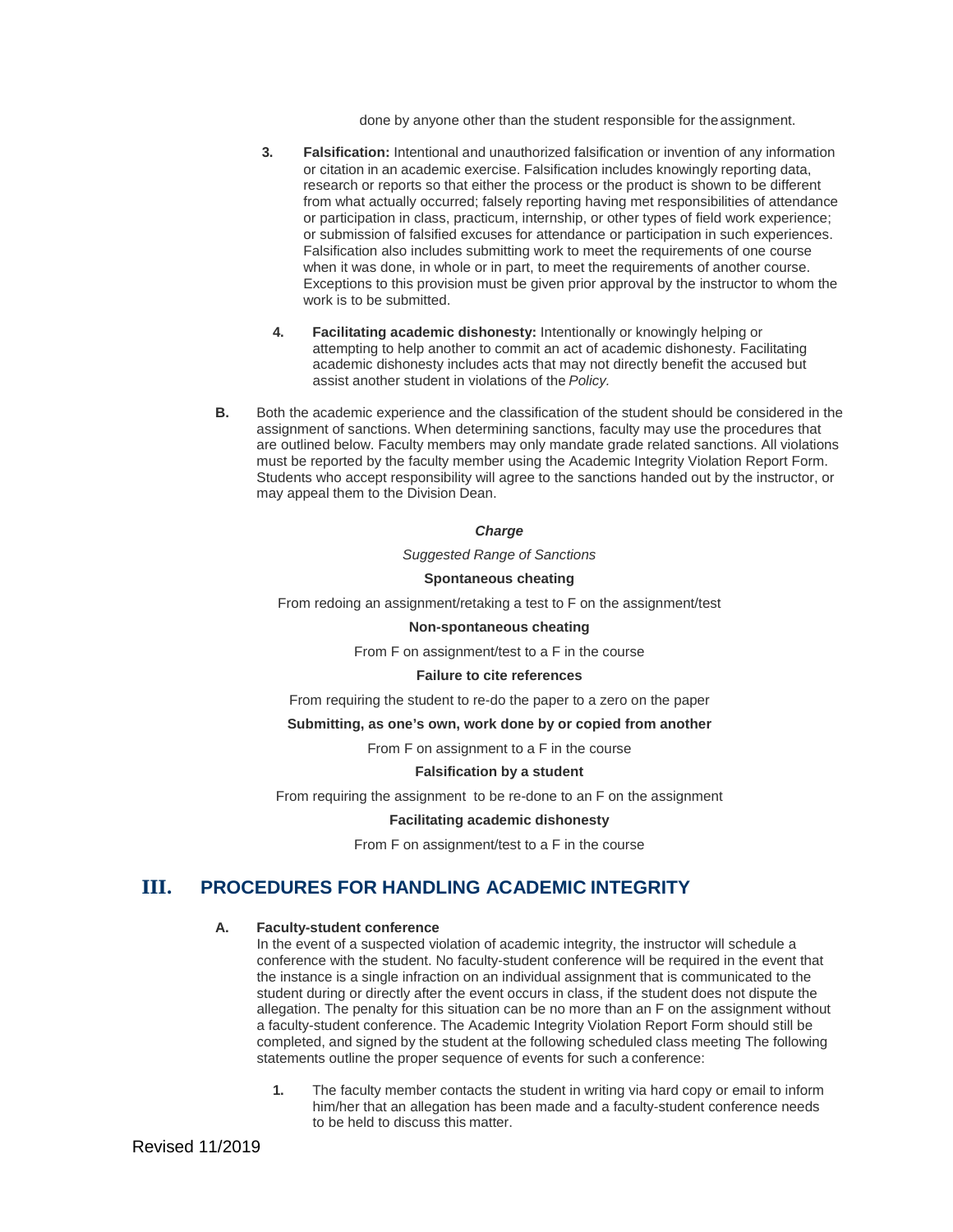- **2.** At the time of this notification, the instructor shall provide the student with the following statement of rights:
	- a. The student has the right to postpone the conference for at most two (2) business days if he/she desires.
	- b. The student should realize that he/she is under no pressure, either overt or implied, to admit responsibility. The student may postpone entering a plea for at most two (2) business days after the conference. Before the conference, the student should familiarize himself/herself with the entire *Academic Integrity Policy.* He/she is encouraged to consult the Division Dean and/or the Dean of Student Success and Enrollment Services.
- **3.** The conference is held. The instructor is encouraged to invite a neutral observer to the conference. A full time faculty member is a suggestion of possible observers. The faculty member should introduce the observer as someone to help ensure that the student understands his or her rights, and will witness the student initialing each of his or her rights on the "Academic Integrity Violation Report Form." During the conference, the instructor shall inform the student of the particulars of the suspected violation and the reason(s) for believing such has occurred (the faculty member is under no obligation at this time to reveal identities of third party individuals who may have reported the allegation). The student should explain his/her perception of the events.

#### **4. One of four recourses will be pursued:**

- a. If the instructor believes the alleged violation is not supported by the facts, it will be dismissed;
- b. If the instructor still believes there has been a violation, and believes the situation warrants the awarding of an F on the assignment or to redo an assignment, the instructor will explain this option to the student. The instructor will complete an "Academic Integrity Violation Report Form" concerning the violation. The instructor will select the assignment to be completed and assign due dates. The instructor may also choose to use a grade related sanction. If the student successfully completes the assignment by the deadlines indicated, the student's conduct record will not reflect an Academic Integrity violation. If the student does not successfully complete the assignment by the due dates, the Academic Integrity violation will become a permanent record kept by the Dean of Student Success and Enrollment Services.
- c. If the instructor still believes there has been a violation, and the situation warrants a permanent record of an Academic Integrity violation, he/she will indicate to the student his/her assignment of the appropriate sanction. The instructor will complete an "Academic Integrity Violation Report Form" concerning the violation.
- d. If the student disagrees with the finding, the instructor will request a hearing by completing the "Academic Integrity Violation Report Form" and forwarding it to the Division Dean within five (5) business days. If the student accepts responsibility but disagrees with the sanction, the student may appeal the sanction to the Division Dean*.*
- **5.** All completed Academic Integrity Violation Report Forms are to be submitted to the Division Dean for appropriate action within five (5) business days of completion.
- **6.** If an accused student fails to respond to faculty notification of the faculty-student conference via PHCC email address within five (5) business days, the accused student will forfeit the options described above. In this case the accused student may be found responsible of the violation and any sanctions determined by the faculty member will go into effect. The student will be notified in writing of the outcome by the Division Dean.
- **7.** A student may not withdraw from a course to avoid an academic integrity allegation or assigned sanction resulting from a proven allegation.
- **8.** If the student admits to the violation and accepts the sanction, or is found responsible in the hearing process, and if this is his/her second violation, suspension or expulsion may occur. The Dean of Student Success and Enrollment Services shall then report the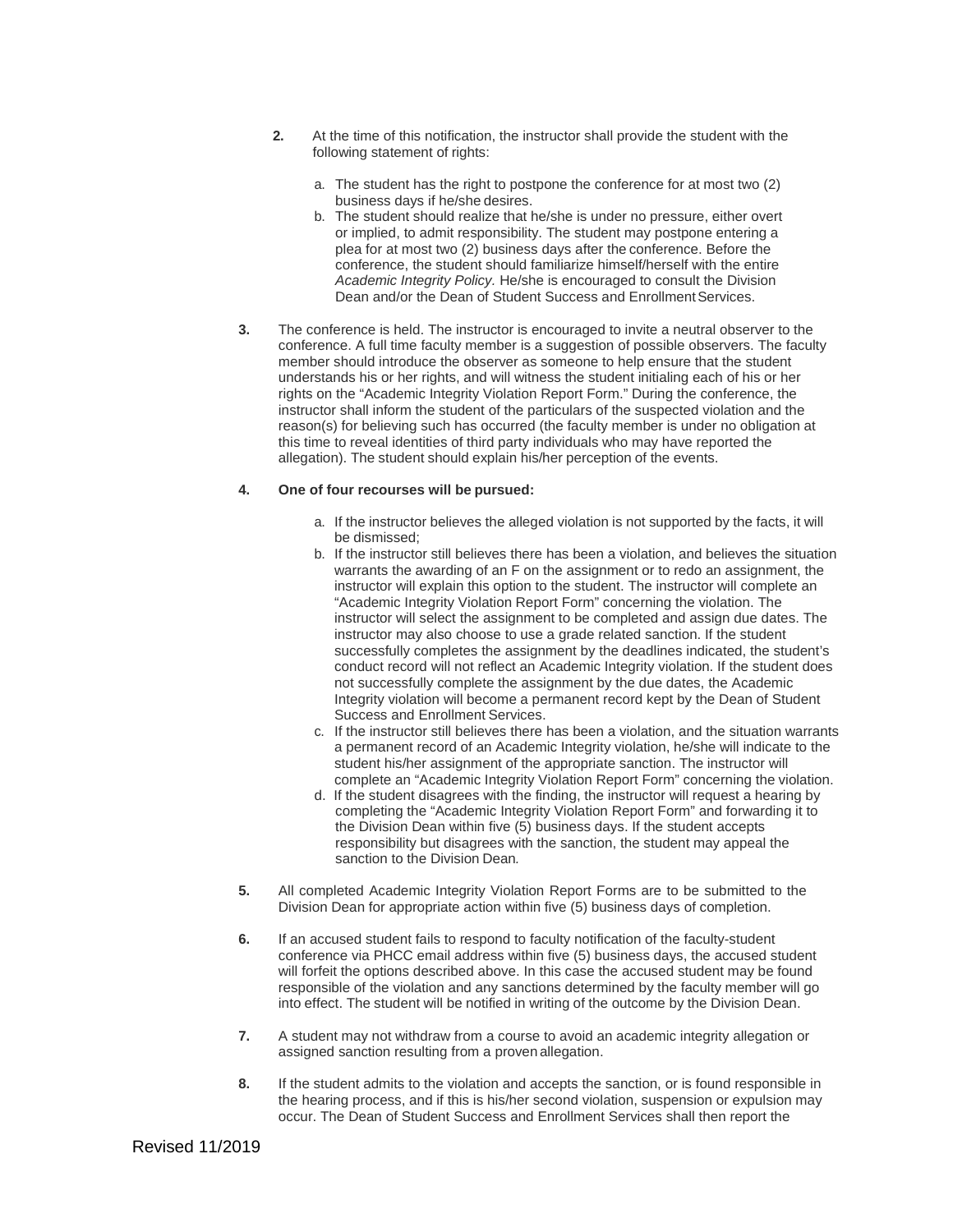decision in writing to the student and the faculty member.

#### **B. Academic Integrity Hearings**

- **1.** An academic integrity hearing will be held if the student does not admit to the violation.
	- a. A request for the hearing shall be made by the faculty member to the Division Dean on the "Academic Integrity Violation Report Form."
	- b. Within five (5) business days after the charge is received, the Division Dean shall contact the accused and provide information concerning scheduling.
	- c. The Division Dean shall proceed to select an ad hoc hearing panel as required, and except as otherwise directed under the *Academic Integrity Policy*, shall convene and conduct that panel*.* Any appeal from the decision of the hearing panel will be directed to the Dean of Student Success and Enrollment Services.
- **2.** The authority of the hearing panel is limited to the work and/or course in which the violation has occurred and to a finding of "responsible" or "not responsible." The faculty member retains final discretion in assigning the grade related sanction if the student is found "responsible," unless the student alleges and proves that the faculty member's decision was based upon personal malice or illegal motive.
- **3.** All decisions before academic integrity hearing panels must be decided according to whether it is "more likely than not" (preponderance of evidence) that the alleged violations have occurred. In finding responsibility under this standard of proof, a panelist must be convinced, based upon information presented in the course of the hearing, that the conduct described is more likely than not to have occurred.

#### **C. Peer Reported Violations**

If a student suspects another student of a violation of the *Academic Integrity Policy,* he/she is urged to inform the instructor and/or the Division Dean of the alleged circumstance. In such cases, the instructor is urged to arrange a conference with the accused student as provided in the faculty-student conference, above. If a student falsely accuses another student of a violation, he/she will be subject to disciplinaryaction.

## **IV. ADMINISTRATION OF THE** *ACADEMIC INTEGRITY POLICY*

- **A. An Administrative Coordinator for Academic Integrity** This person shall be the Dean of Student Success and Enrollment Services or his/her designee. Duties shall include the following:
	- **1.** The Division Dean shall receive forms recording the agreement that an academic violation occurred and the sanction assigned for those violations handled by faculty member and student.
	- **2.** All requests for hearings on cases of alleged academic violations shall be directed initially to the Division Dean who shall then be responsible for drawing the ad hoc hearing panel, and notifying the student concerning the allegations and conduct of the hearing process.
	- **3.** The Dean of Student Success and Enrollment Services shall maintain all records of academic violations by students whether resolved by faculty-student conference or by the judgment of a hearing panel. These files shall be permanently maintained in the Dean of Student Success and Enrollment Services' Office pursuant to PHCC's Record Retention Schedule.
- **B. A Panel of Faculty and Staff** A hearing panel shall be selected for those cases in which hearings are requested.
	- **1.** Each hearing panel shall consist of three faculty and three students drawn from a pool of panelists identified and coordinated by the Division Dean. No panel member may be selected from the accused student's current class schedule. Four panelists evenly divided between faculty and staff must be present for the duration of the hearing in order for the hearing to proceed.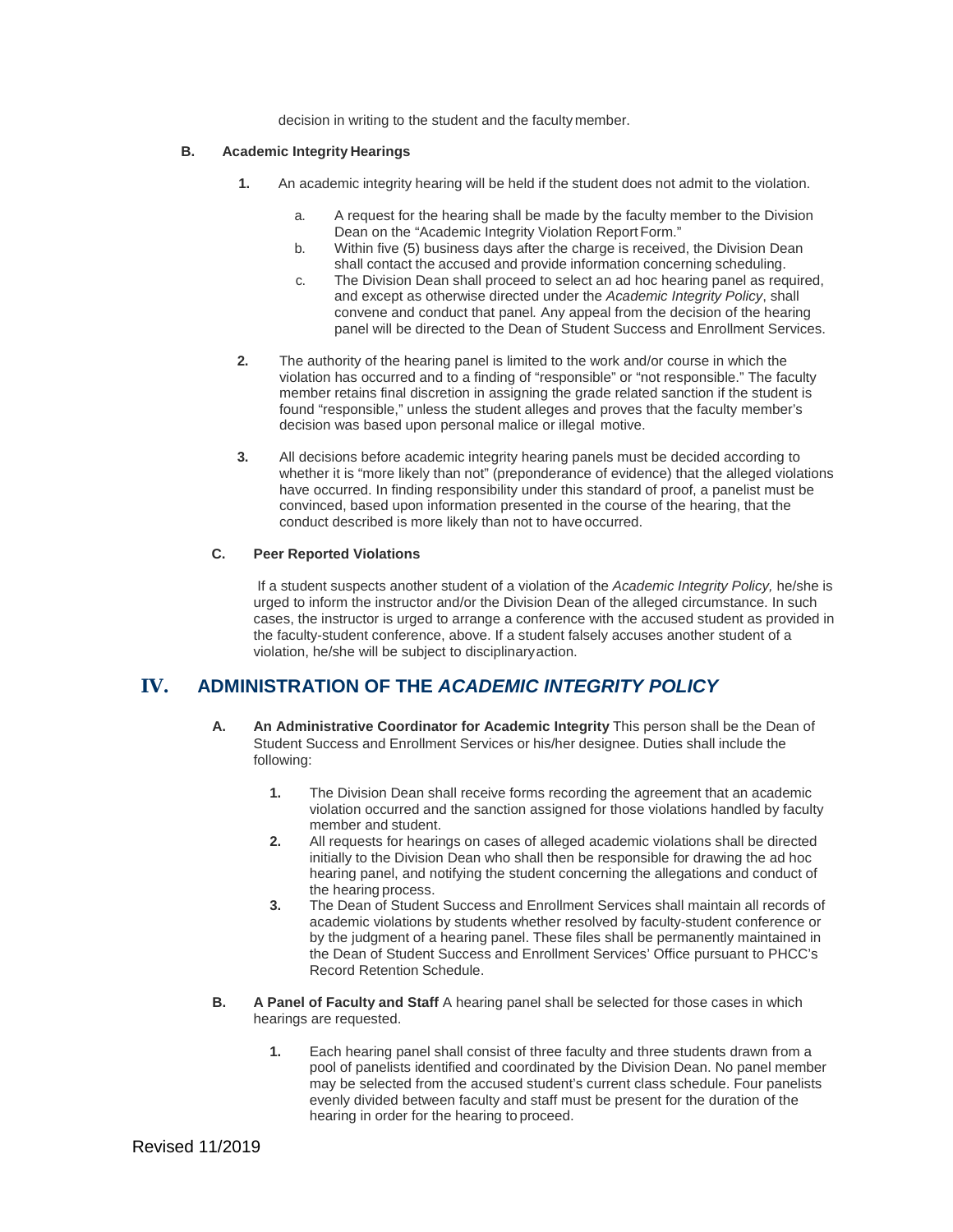**2.** Attendance at the hearing shall be limited to the accused student(s) and one support person who may not interact in any way during the hearing, the faculty member(s) making the allegation, members of the hearing panel and the Division Dean or his/her designee serving as hearing officer. The hearing officer may approve the presence of others as necessary due to the nature of the case or in the interest of training new panelists.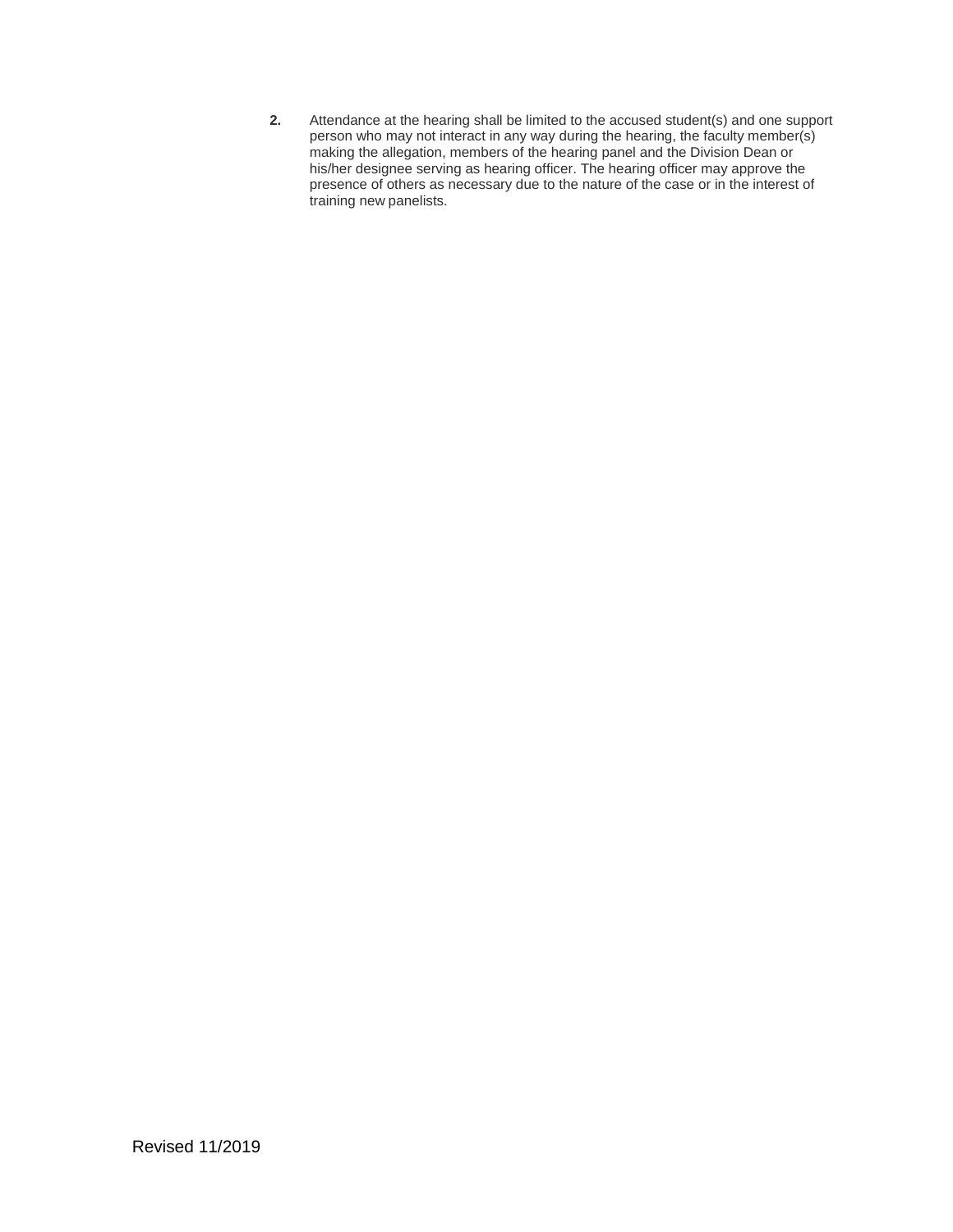## **Appendix A: Encouraging the Practice of Academic Integrity**

- **1. Student Obligations:** Students should recognize their responsibility to uphold the *Academic Integrity Policy* and to report apparent violations to the appropriate persons. Students who do not understand the *Policy* or its application to a particular assignment are responsible for raising such questions with their faculty member. By enrolling in the College, each student agrees to abide by the *Academic Integrity Policy.*
- 2. **Faculty Obligations:** Faculty members are expected to become familiar with the *Academic Integrity Policy* and to take the lead in discussing the meaning of academic integrity with all students. For example, faculty can and are encouraged to clarify their expectations on the course syllabus. Early in their courses, they shall state clearly course requirements and expectations including examination procedures and grading rationale as they relate to the *Academic Integrity Policy*. Faculty should inform students of any requirement to submit signed copies of the Academic Integrity Pledge for all major written assignments. Most importantly, faculty members must recognize their responsibility to exemplify the values of academic integrity in their own conduct and to convey by example as well as precept their expectation that the Policy shall be followed in all College activities in which they have a part.
- 3. **Guidelines for Academic Work and Examinations:** Early in the course the instructor should make special efforts to explain to the class what constitutes plagiarism. Examples of acceptable and unacceptable style for acknowledging source material should be presented. Faculty should relate to students specific instances where the *Policy* may apply in a class assignment; for example, the prohibition against cheating as applied to out of class assignments or the place for group versus individual work. Such information is especially important to students early in their academic experience. Prior to examinations, the instructor should do whatever possible to arrange room conditions for examinations so as to reduce temptations to violate academic integrity. Such conditions may include arranging for as widely spaced seating as possible, preferably using alternate rows, and the use of "scrambled" versions of multiple choice type tests. The instructor should elect to remain in the classroom during the administration of an examination or provide for other qualified proctoring of the examination.